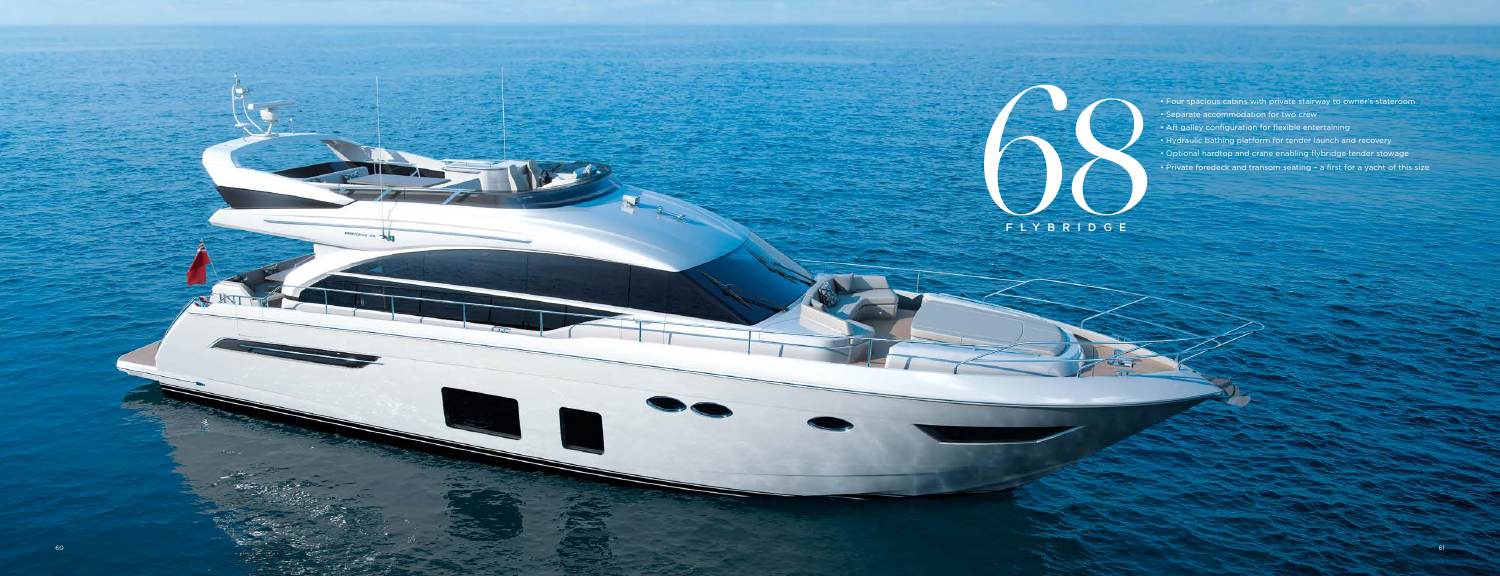# Surrounded by sun, sea – and light.

 $\mathcal{A}$ 

35.7

No. of Lot Hand